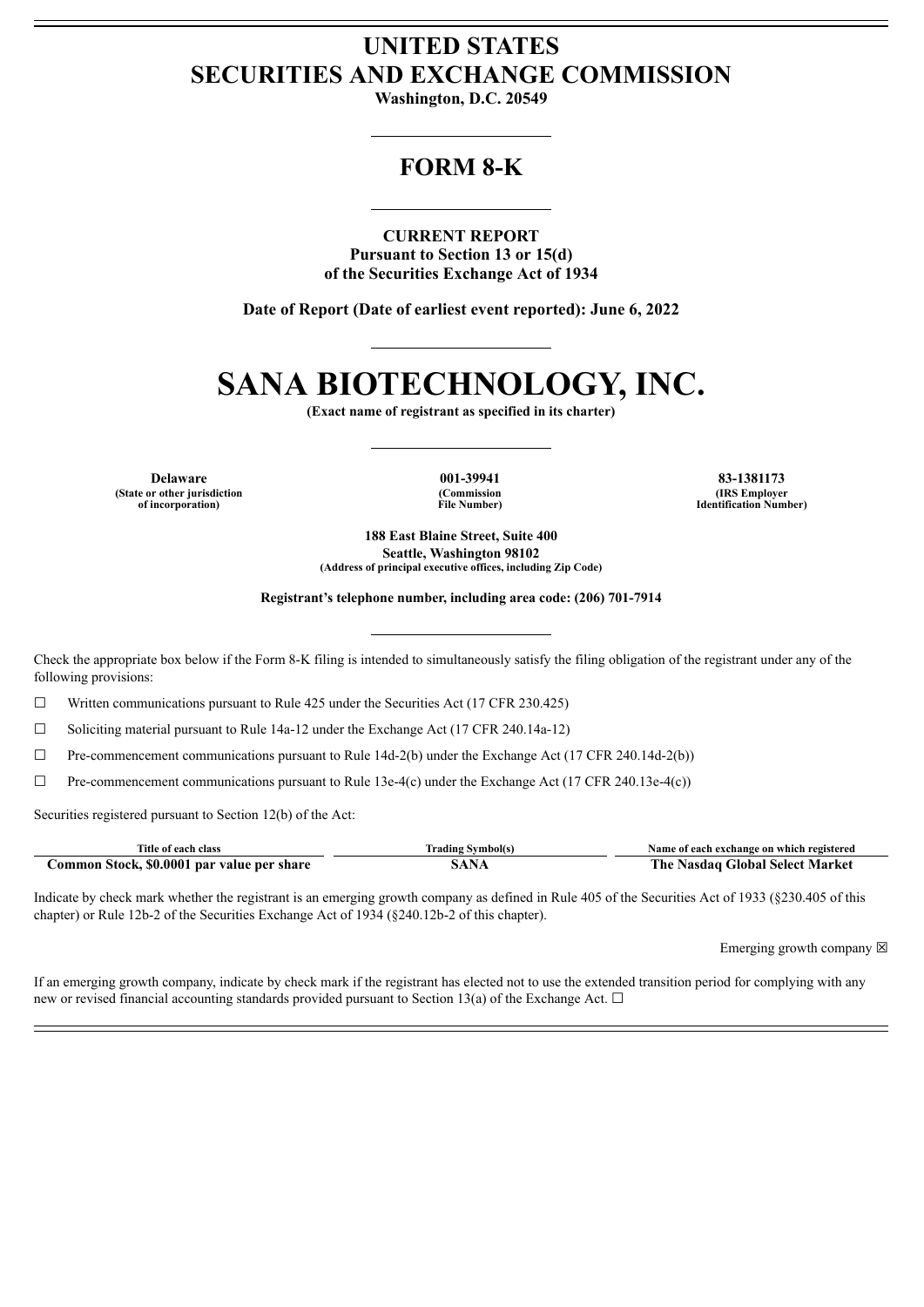#### **Item 5.07 Submission of Matters to a Vote of Security Holders.**

Sana Biotechnology, Inc. (the "Company") held its 2022 annual meeting of stockholders (the "Annual Meeting") on June 6, 2022. The final results for each of the proposals submitted to a vote of the Company's stockholders at the Annual Meeting are set forth below. These proposals are described in detail in the Company's definitive proxy statement filed with the Securities and Exchange Commission on April 26, 2022.

*Proposal 1:* The Company's stockholders elected all the nominees to serve as Class I directors of the Company's Board of Directors, each to serve for a three-year term expiring at the Company's 2025 annual meeting of stockholders, by the votes set forth in the table below:

|                        |             |            | <b>Broker</b>    |
|------------------------|-------------|------------|------------------|
| Nominees               | For         | Withheld   | <b>Non-Votes</b> |
| Douglas Cole, M.D.     | 95.399.718  | 19.181.136 | 6.890.649        |
| Steven D. Harr, M.D.   | 101.290.115 | 13.290.739 | 6.890.649        |
| Michelle Seitz, CFA    | 101.236.242 | 13.344.612 | 6.890.649        |
| Patrick Y. Yang, Ph.D. | 97.206.354  | 17.374.500 | 6.890.649        |

*Proposal* 2: The Company's stockholders ratified the appointment of Ernst & Young LLP as the Company's independent registered public accounting firm for the fiscal year ending December 31, 2022, by the votes set forth in the table below:

| For         | Against | Abstain     |
|-------------|---------|-------------|
| 121,383,541 | 69.855  | .107<br>-92 |